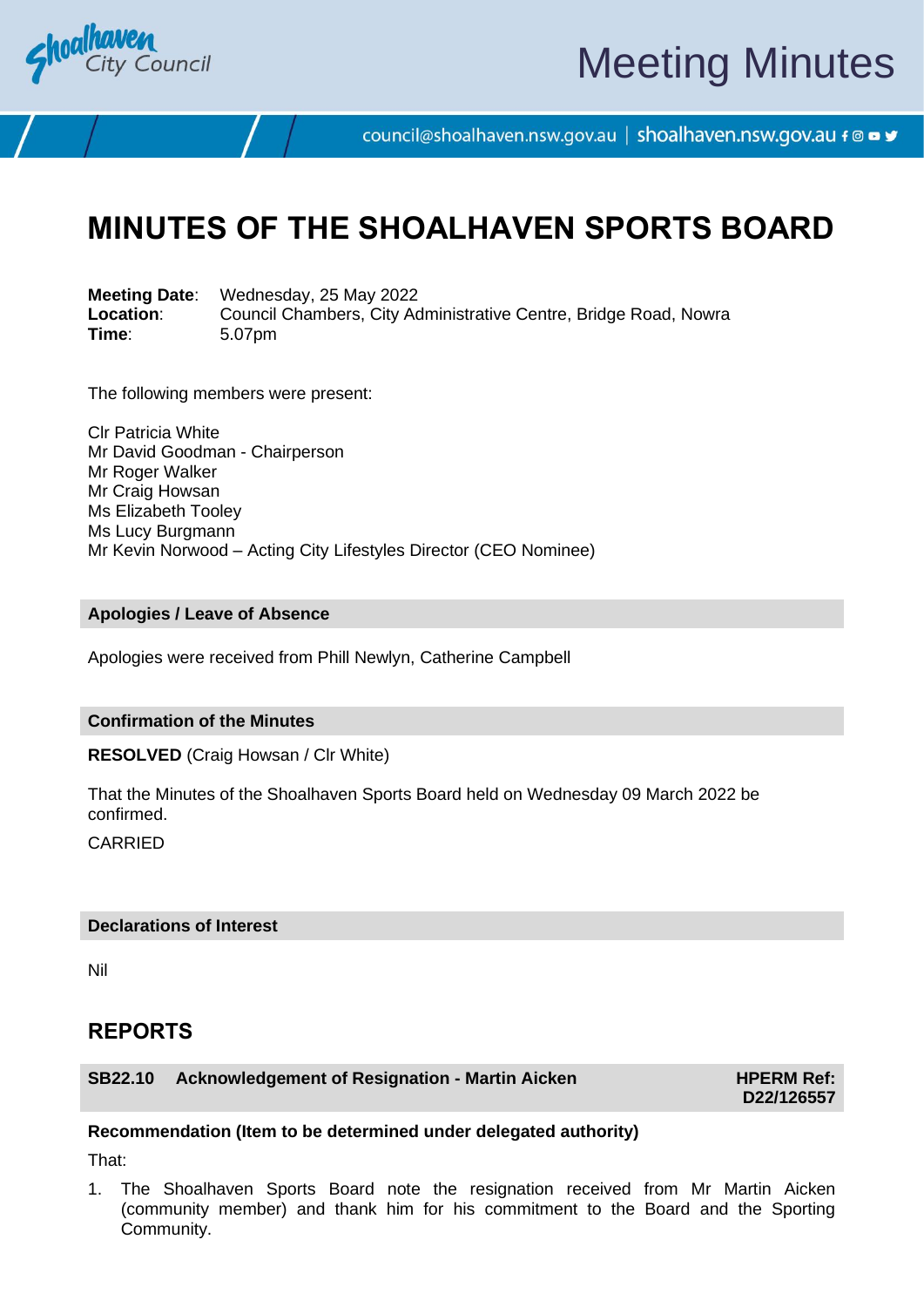

2. The vacancy be filled via a casual position until the next round of vacant positions are called in March 2023.

#### **RESOLVED** (Roger Walker / Craig Howsan)

That:

- 1. The Shoalhaven Sports Board note the resignation received from Mr Martin Aicken (community member) and a letter be sent from Council, signed by the Chair to thank him for his commitment to the Board and the Sporting Community .
- 2. The vacancy be filled via a casual position until the next round of vacant positions are called in March 2023.

#### CARRIED

| <b>SB22.11 Sportsground Floodlighting - Replacement Schedule</b> | <b>HPERM Ref:</b> |
|------------------------------------------------------------------|-------------------|
|                                                                  | D22/193520        |

In relation to Ison Field Park, it was suggested that the main field be upgraded with the Lux required to enable the recording of games at night under lights.

Clr White advised that there would need to be a reason attached to the request, such as the AFL Sports Park at Ulladulla that does have the capability as well as the Tennis Club as NSW Australian Tournaments are played there at night.

The Shoalhaven Sports Board thanked Council for the upgrades that have occurred to date.

#### **Recommendation (Item to be determined under delegated authority)**

That the report regarding development of a Floodlighting Program / Schedule for Sporting Fields and other Facilities be received for information by Shoalhaven Sports Board.

#### **RESOLVED** (Clr White / David Goodman)

That

- 1. The report regarding development of a Floodlighting Program / Schedule for Sporting Fields and other Facilities be received for information by Shoalhaven Sports Board.
- 2. Kevin Norwood clarify with the Manager Minor Projects within Community Planning and Projects to seek advice on the lux required to hold major sporting events at Ison Park and the possibility of upgrading the main field at Ison Park with the lux required to enable the recording of games at night under lights and clarify if there are any other determining factors to be taken into consideration for this to occur and advise the Shoalhaven Sports Board.

CARRIED

| SB22.12 Shoalhaven Sports Board - Current Projects Update | <b>HPERM Ref:</b> |
|-----------------------------------------------------------|-------------------|
|                                                           | D22/193955        |

The Fencing of Thurgate Oval (stage 1) is anticipated to commence this month. It is still considered to no be longer safe for games.

It was clarified that the 12 month defect liability period for Boongaree refers to the warranty period.

Council had considered the findings of an independent assessment of the play equipment. The independent assessment has been completed and based on that advice Council has now installed additional educational signage in the Skywalk areas to supplement the existing signage already displayed at Boongaree's formal entrances.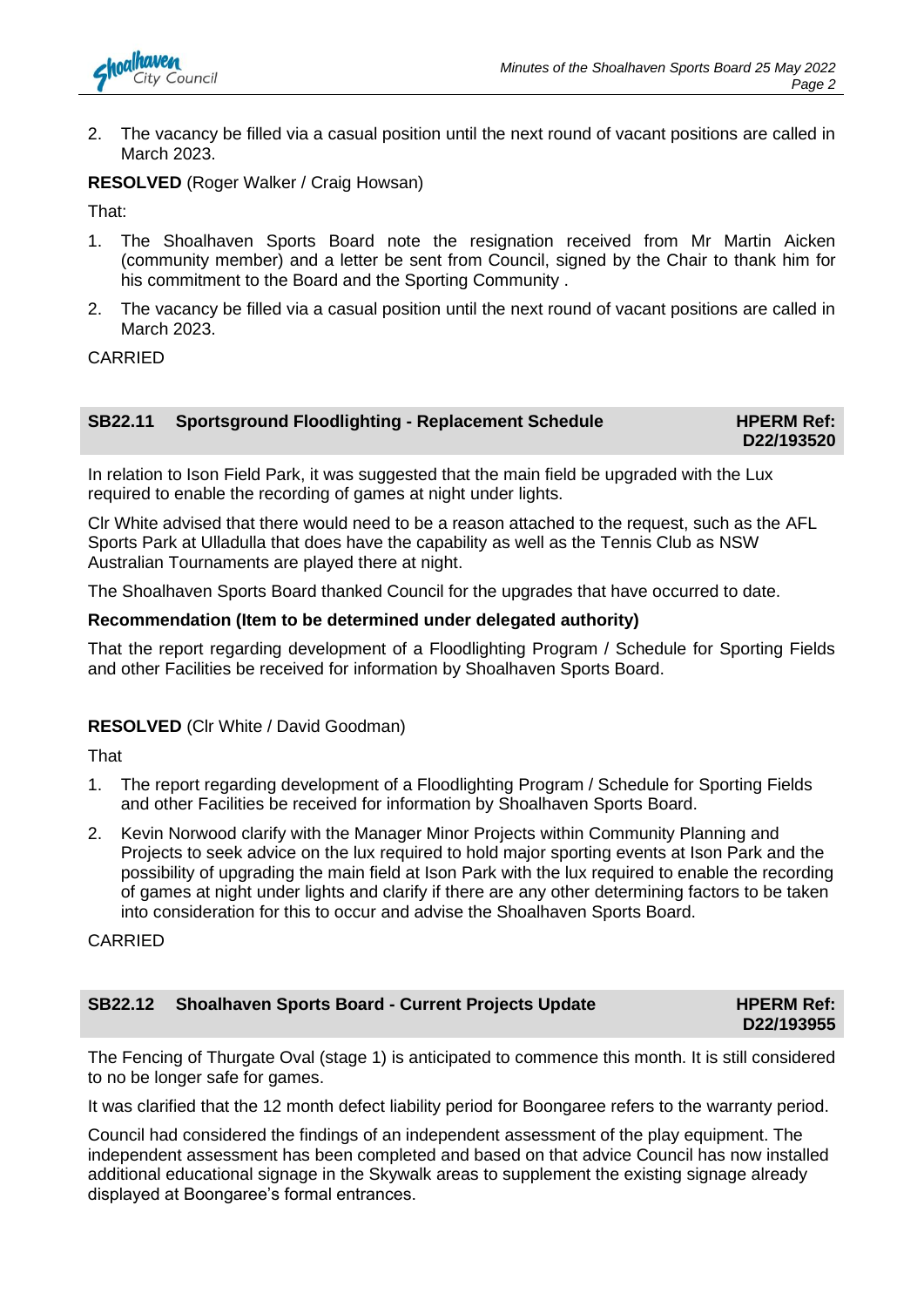

These additional signs were developed in consultation with industry experts to enhance the community's awareness of the Skywalk areas and also expand parents / guardians knowledge of the equipment's intended use.

Concerns were raised as to whether a Development Application had been lodged for the new club house and the lack of community consultation that has occurred to date.

It was queried what Council does to learn from unsuccessful applications (and successful ones) to improve on future applications. Clr White clarified these can be followed up for feedback by the contact persons listed when the grants are applied for.

#### **Recommendation (Item to be determined under delegated authority)**

That Shoalhaven Sports Board accept the Current Projects Update report for information.

**RESOLVED** (Roger Walker / Lucy Burgmann)

That

- 1. Shoalhaven Sports Board accept the Current Projects Update report for information.
- 2. Completed Projects are no longer included for future reports.
- 3. Kevin Norwood to report back to the Shoalhaven Sports Board in relation to the new club house including the club grant application and the letter of support provided and whether there is a Development Application and any community consultation to date.
- 4. The historically received Tourism report for all upcoming events be included within future agendas

#### CARRIED

#### **SB22.13 Shoalhaven Heads Pump Track - Aboriginal Heritage Assessment Criteria**

**HPERM Ref: D22/189878**

Clarification on Native Title and Aboriginal Heritage Impact Permit (AHIP) were provided by Kevin Norwood and Liliana Hutchinson.

Native Title for the purpose of extinguishing. AHIP is the management of systems to identify history and impacts.

The Review of Environmental Factors (REF) has been completed internally and this potentially triggers an AHIP. It was noted that this could take up to 12 months to come through and comes with instructions on how it can be delivered.

#### **Recommendation (Item to be determined under delegated authority)**

That the Shoalhaven Sports Board receive this report for information on Aboriginal Heritage Assessment Criteria, and legislative requirements in relation to the amenities block at the Shoalhaven Heads Pump Track.

#### **RESOLVED** (Clr White / Roger Walker)

That

- 1. The Shoalhaven Sports Board receive this report for information on Aboriginal Heritage Assessment Criteria, and legislative requirements in relation to the amenities block at the Shoalhaven Heads Pump Track.
- 2. Staff to provide an update on the Thomas St, Sussex Inlet Sporting Native Title at the next Shoalhaven Sports Board meeting.

CARRIED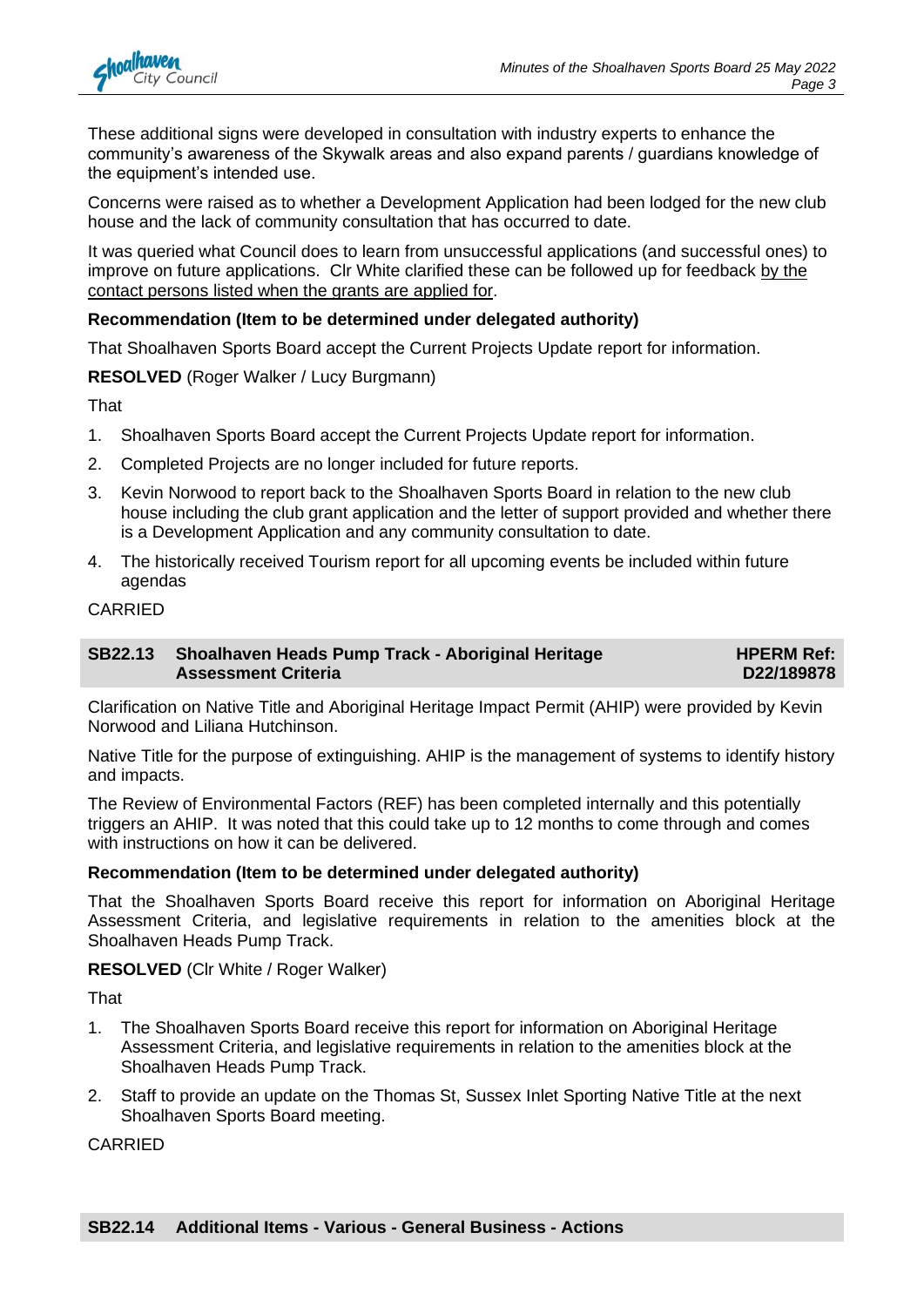

The preparation work undertaken for the Aboriginal NRL Knockout at rugby park included widening of the fields and extended civil drainage. The weather has meant it has been a little delayed. The floodlight poles are ready to go in and the staff are currently sourcing quotes for the widening of the access road and leveling of the carpark. The REF is complete and the 3 fields will be over sowed with rye grass.

The Bomaderry Sporting Complex has been recently top dressed and is holding up well after the installation of drainage.

The Knockout will be held over the October long weekend (Friday – Monday). The upgrade is estimated to have cost \$580K in total (\$200K received from the State Government).

Clr White explained the claim process for potholes from the State Government for the Board's information.

Jessica Richardson advised that in the absence of a member from the Office of Sport, Office of Sport Illawarra Shoalhaven are currently asking for support to identify suitable young people (aged 13 to 18 years) who may be interested in a unique opportunity to become a mentor for young people of all abilities. Training will be provided as part of the program. The Office of Sport are working in collaboration with the Kiama Shoalhaven Community College to facilitate the training, there is an expectation that students who undertake the training will provide volunteer hours at the Shoalhaven Active Fest on 14 July 2022 at Archer Racecourse, South Nowra and within local community organisations in the Shoalhaven. Students will need to satisfy the necessary time requirements of the provided training program (approximately 6 hours). The Office of Sport will contact all identified students about the registrations process. Being involved in the Inclusive Mentor Program would not only add value to any young person's CV. **Student expression of interest close Friday 10 June 2022.**

Liliana Hutchinson advised Council has put in an application for the Local Government Awards of Excellence within the Community Empowered Infrastructure Projects category for "Safety And Sustainability in Pump Tracks and Skate Parks for the Kangaroo Valley Pump Track, Shoalhaven Heads Pump Track and the • Sanctuary Point Skate Park Associated Works".

Jessica Richardson also mentioned that Shoalhaven City Council is holding a Shoalhaven Health and Well Being Expo 2022 - Wednesday, 22 June 2022 between 10am – 3.30pm at the Shoalhaven Indoor Sports Centre for more information please visit [https://www.eventbrite.com.au/e/shoalhaven-health-wellbeing-expo-registration-269254305877.](https://www.eventbrite.com.au/e/shoalhaven-health-wellbeing-expo-registration-269254305877) The Shoalhaven Sports Board members were invited to attend and hold a stall if they are interested.

#### **RESOLVED** (By consent)

That

- 1. A tour of the Bomaderry Sporting Complex be provided to the Shoalhaven Sports Board members upon completion of the works.
- 2. An update be provided at the next Shoalhaven Sports Board meeting on the Federal Government Funding (\$50K) provided for the Outriggers Club in Barkers Reserve Burrill Lake and replacement of the playground.
- 3. Kevin Norwood to investigate and provide an update on how the tennis court booking system will work, using Erowal Bay as an example if a code is provided for one court and the ball is hit into an adjacent court.
- 4. The information on the Office of Sport Youth Sport Mentor Program be sent with the minutes

CARRIED